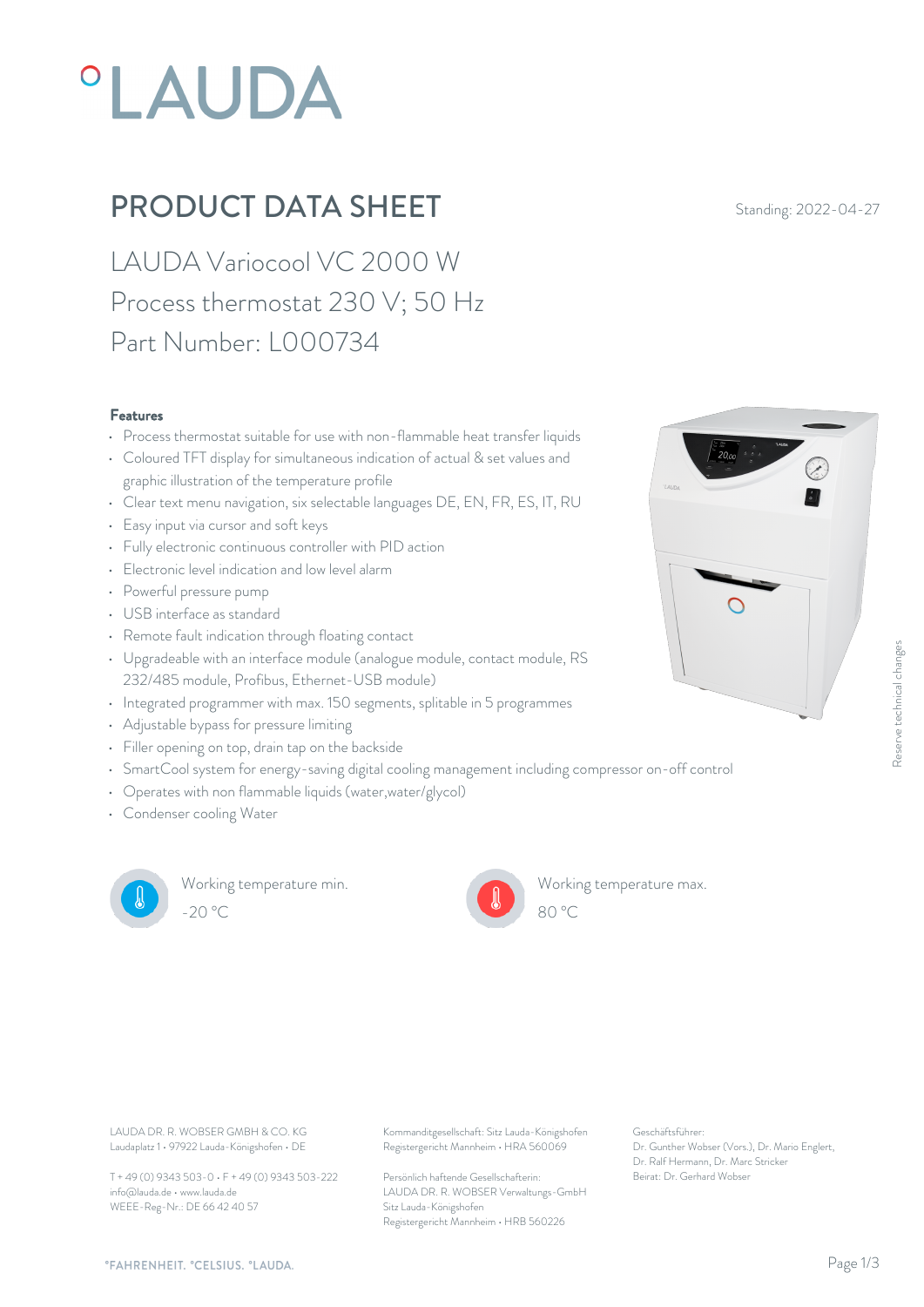## *°LAUDA*

## PRODUCT DATA SHEET Standing: 2022-04-27

LAUDA Variocool VC 2000 W Process thermostat 230 V; 50 Hz Part Number: L000734

#### Technical Features (according to DIN 12876)

| Working temperature range                                                        | $-2080 °C$                                                                             |                                                                                                           |                           |
|----------------------------------------------------------------------------------|----------------------------------------------------------------------------------------|-----------------------------------------------------------------------------------------------------------|---------------------------|
| Ambient temperature range                                                        | 540 °C                                                                                 |                                                                                                           |                           |
| Temperature stability                                                            | $0.05 \pm K$                                                                           |                                                                                                           |                           |
| Heater power max.                                                                | 2.2 kW                                                                                 |                                                                                                           |                           |
| Power consumption max.                                                           | 3.3 kW                                                                                 |                                                                                                           |                           |
| Current max.                                                                     | 14 A                                                                                   |                                                                                                           |                           |
| Pump Pressure max.                                                               | 0.9 bar                                                                                |                                                                                                           |                           |
| Pump flow rate pressure max.                                                     | 28 L/min                                                                               |                                                                                                           |                           |
| In / Outlet connection thread (outside)                                          | G 3/4                                                                                  |                                                                                                           |                           |
| Pressure adjustement                                                             | bypass                                                                                 |                                                                                                           |                           |
| Filling volume max.                                                              | 15 L                                                                                   |                                                                                                           |                           |
| Water cooling connection thread (outside)                                        | $3/4$ "                                                                                |                                                                                                           | Reserve technical changes |
| Recommended cooling water temperature                                            | 15 °C                                                                                  |                                                                                                           |                           |
| Cooling water flow rate                                                          | 5 L/min                                                                                |                                                                                                           |                           |
| Pressure difference cooling water min.                                           | 1 bar                                                                                  |                                                                                                           |                           |
| Maximal pressure cooling water                                                   | 10 bar                                                                                 |                                                                                                           |                           |
| Overall dimensions (WxDxH)                                                       | 450 x 550 x 650 mm                                                                     |                                                                                                           |                           |
| Weight                                                                           | 58 kg                                                                                  |                                                                                                           |                           |
| Refrigerant stage 1                                                              |                                                                                        | R-449A (GWP 1397); 0.580 kg; 0.8 t CO2-eq                                                                 |                           |
| Power supply                                                                     | 230 V; 50 Hz                                                                           |                                                                                                           |                           |
| Power plug                                                                       | Power cord with angled plug (CEE7/7)                                                   |                                                                                                           |                           |
|                                                                                  |                                                                                        |                                                                                                           |                           |
| LAUDA DR. R. WOBSER GMBH & CO. KG<br>Laudaplatz 1 · 97922 Lauda-Königshofen · DE | Kommanditgesellschaft: Sitz Lauda-Königshofen<br>Registergericht Mannheim · HRA 560069 | Geschäftsführer:<br>Dr. Gunther Wobser (Vors.), Dr. Mario Englert,<br>Dr. Ralf Hermann, Dr. Marc Stricker |                           |
| T + 49 (0) 9343 503-0 · F + 49 (0) 9343 503-222                                  | Persönlich haftende Gesellschafterin:                                                  | Beirat: Dr. Gerhard Wobser                                                                                |                           |

T + 49 (0) 9343 503-0 • F + 49 (0) 9343 503-222 info@lauda.de • www.lauda.de WEEE-Reg-Nr.: DE 66 42 40 57

> Persönlich haftende Gesellschafterin: Beirat: Dr. Gerhard Wobser LAUDA DR. R. WOBSER Verwaltungs-GmbH Sitz Lauda-Königshofen Registergericht Mannheim • HRB 560226